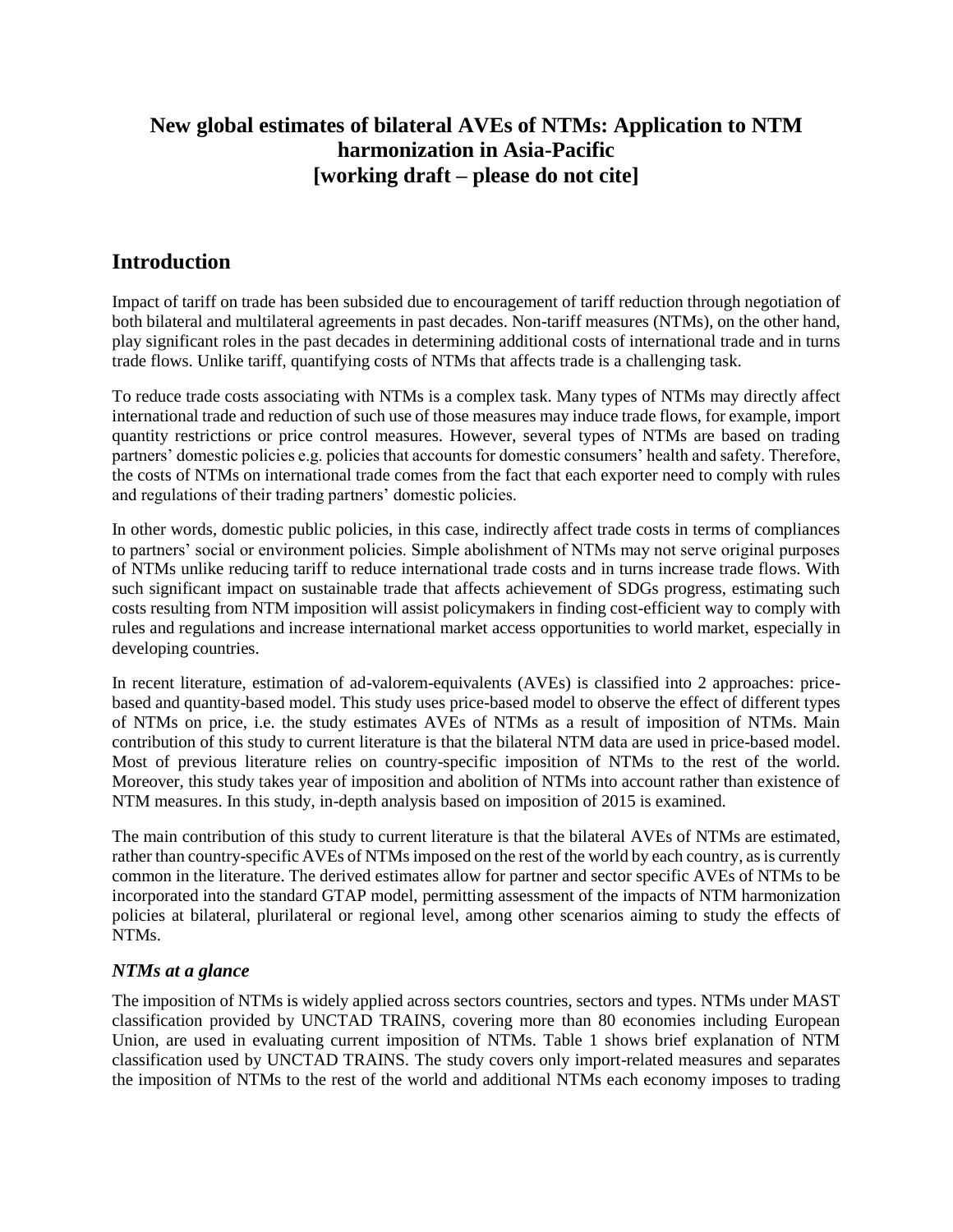partners. This is aimed to observe if there are any differences in their NTM applications across products and economies.

From the database, SPS and TBT are intensively imposed. Under 6-digit product line SPS and TBT can be imposed up to 67 and 111 measures, respectively. By observing coverage ratio, which is the percent of trade value that is subject to NTM imposition in sectoral perspective<sup>1</sup>, technical measures are intensively used, especially in agricultural and agro-food industry, namely, live animals, vegetable products, fats and oil, and processed food (section 1-4). Coverage ratio of technical measures imposed by economies to the rest of the world are almost at 100 percent, while bilateral imposition is ranging from 67 to 87 percent.

| Import-related measures        | Technical<br>measures  | A        | Sanitary and Phytosanitary (SPS) measures                                   |
|--------------------------------|------------------------|----------|-----------------------------------------------------------------------------|
|                                |                        | B        | Technical barriers to trade (TBT)                                           |
|                                |                        | C        | Pre-shipment inspections and other formalities                              |
|                                | Non-technical measures | D        | Contingent trade-protective measures                                        |
|                                |                        | E        | Non-automatic licensing, quotas, prohibitions and quantity control measures |
|                                |                        | F        | Price-control measures, including additional taxes and charges              |
|                                |                        | G        | Finance measures                                                            |
|                                |                        | H        | Measures affecting competition                                              |
|                                |                        |          | Trade-related investment measures                                           |
|                                |                        |          | Distribution restrictions                                                   |
|                                |                        | K        | Restrictions on post-sales services                                         |
|                                |                        | L        | Subsidies (excl. export subsidies)                                          |
|                                |                        | М        | Government procurement restrictions                                         |
|                                |                        | N        | Intellectual property                                                       |
|                                |                        | $\Omega$ | Rules of origin                                                             |
| <b>Export-related measures</b> |                        | P        | Export-related measures                                                     |

### **Table 1: UNCTAD's 2012 NTM classification<sup>2</sup>**

Source: UNCTAD (2017)

Further investigation on NTM types under technical measures finds that TBT are intensively used in all sectors (excluding art sector, coverage ratios are ranging from 80 to 99 percent for NTMs economies imposing to the rest of the world), while the SPS are mainly used in agricultural and agro-food industry (more than 90 percent). Technical NTMs are also intensively used in bilateral imposition in the less extent (ranging from 70 to 90 percent) and the results in the use across sectors are mixed (25 to 90 percent in manufacturing sector (section 6-20)). SPS are moderately used in some other manufacturing sector such as wood and hides and skins sector in both imposition bilateral and to the rest of the world.

Non-technical measures imposed to the rest of the world are intensively imposed in live animal, mineral, wood, paper, and arms and ammunition sector (more than 50 percent of trade subject to imposition of NTMs). Quantitative restrictions and price control measures are mostly applied. However, bilateral imposition of non-technical measures are actively used in some manufacturing sectors such as base metals and paper sector (more than 30 percent).

In terms of average NTMs applied to the rest of the world in each sector, measured by prevalence score, technical measures mainly play their roles, especially in agricultural and agro-food industry (exceeding 10 measures in SPS and approximately 2 measures in TBT). On the other hand, bilateral imposition across sectors are also minimal, ranging from 0 to 2.8 in technical measures and not exceeding 0.3 measures in

 $\overline{a}$ 

<sup>&</sup>lt;sup>1</sup> See Appendix 2 for tables used in sectoral analysis of NTMs. Sectoral classification is based on definition of sections under Harmonized System 2012.

<sup>2</sup> See Appendix 1 for detailed description of NTMs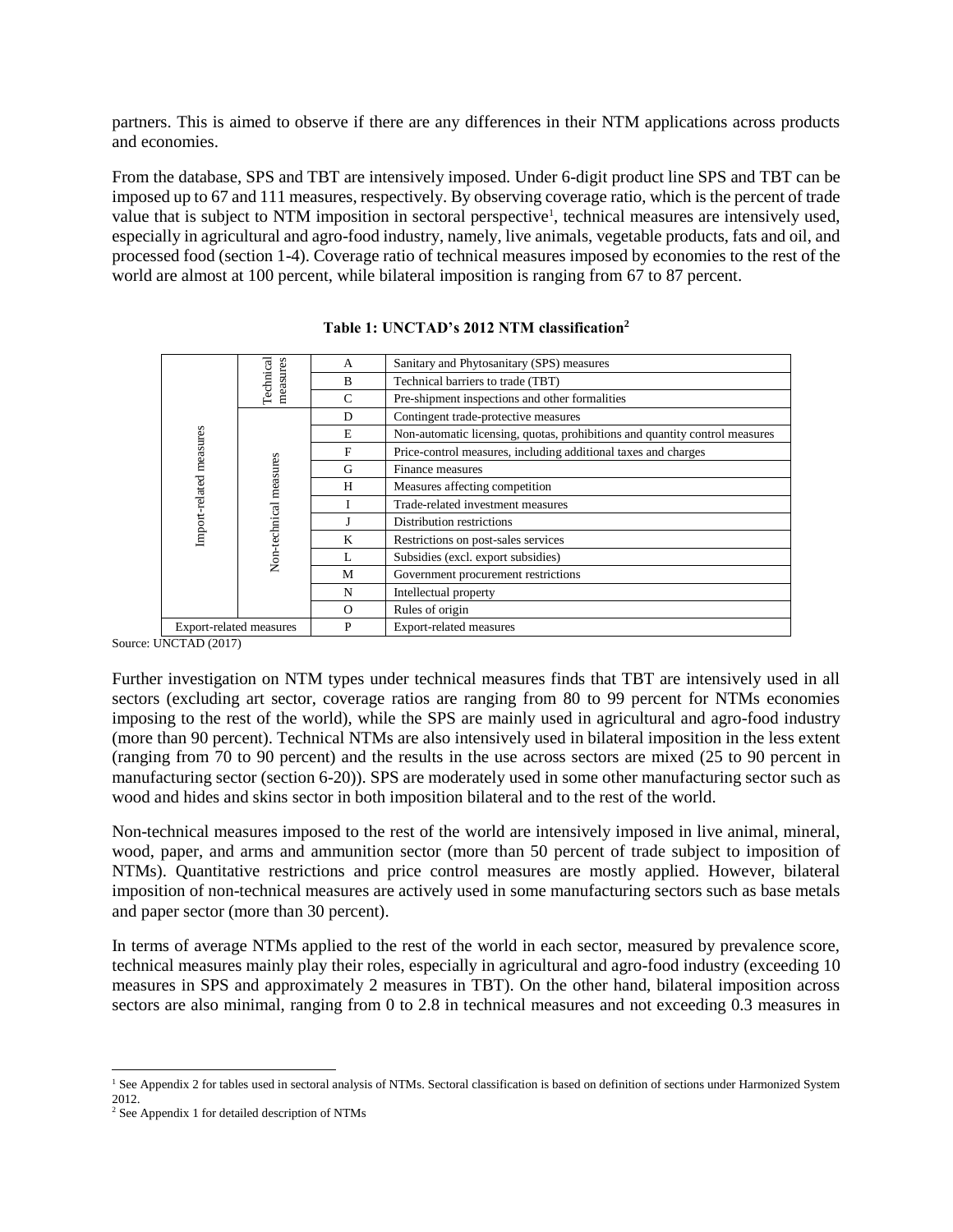non-technical type. Average bilateral imposition of NTMs in agricultural and agro-food industry are significantly lower than those of the imposition to the rest of the world (ranging from 1.4 to 2.5 measures).

The results are similar when the study examines application of NTMs by country/economy<sup>3</sup>; technical measures, especially TBT, are intensively used in general imposition to the rest of the world, except in Pakistan and Thailand whose coverage ratio is less than 40 percent in technical measures. For additional bilateral imposition, only New Zealand and United States are actively using technical measures (more than 90 percent of their trade).

On average, developed economies imposes more technical NTM measures than those of developing ESCAP member countries. Imposition in developed economies is ranging between 8.1 measures (New Zealand) to 17.4 measures (United States), while imposition of technical measures in developing ESCAP countries are ranging between 1.1 measure (Pakistan) to 9.4 measures (Russian Federation). Results of non-technical measures are mixed; however, the active users of such measures imposing to the rest of the world are Australia and New Zealand (approximately 2.4 and 3 measures, respectively). Imposition of additional bilateral NTMs to specific trading partners are low across countries.

## *Data and Methodology*

The estimation approach of AVEs of NTMs in this study is based on Cadot et al. (2018), where price-based model is applied with the use of NTM counts rather than indicator variables of NTMs. <sup>4</sup> One of main advantages from the estimation with price-based approach is that AVEs of NTMs are directly obtained from the coefficients of estimation without relying on the use of import demand elasticities (see Kee & Nicita, 2016 for a quantity-based approach). This study applies gravity structure as estimating model of AVEs of NTMs. Details on data and methodology are discussed as follows.

### *Data*

l

## *(a) Prices:*

Based on Cadot et al. (2018), unit value of trade, a proxy of import price, is obtained at bilateral six-digit Harmonised System (HS) level by dividing trade values by respective quantities. The data is sourced from the World Bank's World Integrated Trade Solution (WITS) platform. Furthermore, due to different methodologies used (in terms of reporting quantities) or erroneous data entry, only data with lowest 95% of unit values of imports were used.

## *(b) NTMs and tariff:*

NTM data is obtained from UNCTAD's TRAINS database. The database contains NTM data at HS 6-digit level following HS 2012 classification (with more than 5000 product lines), including imposing economies, affected economies, and the year of in effect and withdrawal (if temporary). NTMs are classified according to MAST classification. The total number of measures for each type of NTM is derived by the summation of all 3-digit NTMs for each NTM chapter for each individual product. UNCTAD's TRAINS database documents only incidents of NTMs i.e. the database has only non-zero instances measures. As such, missing values are treated as zero if in a given reporter-partner-product combination at least 1 NTM type exists.<sup>5</sup> The study distinguishes between two main types of NTMs in estimation, namely, technical (Chapters A-C) and non-technical (Chapters D-O) measures.

<sup>&</sup>lt;sup>3</sup> See Appendix 3 for tables used in country/economy analysis of NTMs.

<sup>&</sup>lt;sup>4</sup> See Cadot and Gourdon (2015) and Cadot et al. (2015) for detailed discussion on the use of dummy variables of NTMs.

<sup>&</sup>lt;sup>5</sup> The study assumes that if there exists evidence of NTMs, all NTM types in each specific product line in each country is observed. For example, if there exists 1 measure of "A" (SPS measure) that country X imposing to trading partner Y, other measure types (B-P) are filled as zero. However, if all NTM types are missing in a country pair, missing values are retained.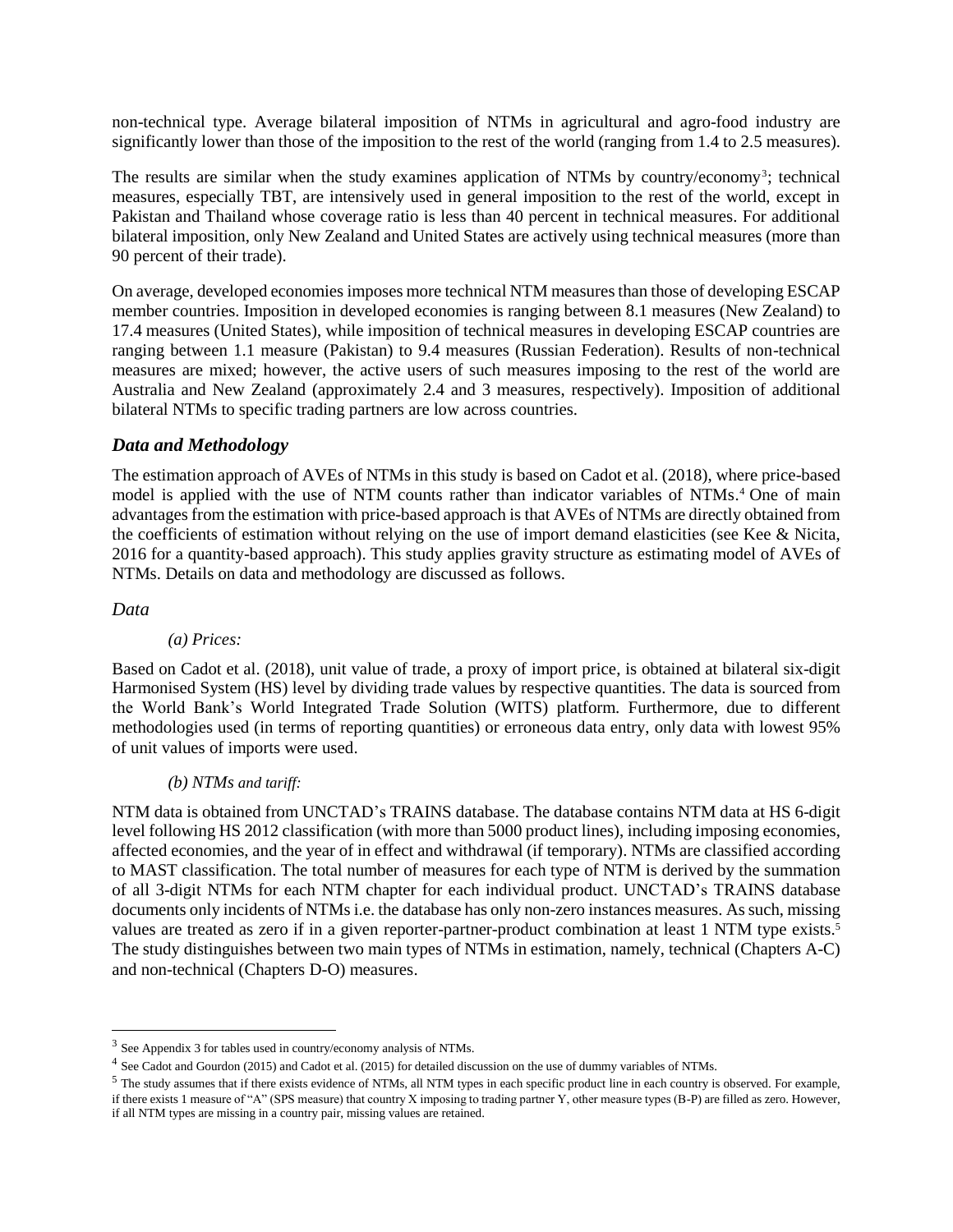Unilateral and bilateral sets of NTMs are combined together and expanded into bilateral sets. The data covers 82 economies, including European Union member countries, with more than 5200 products under HS six-digit level. NTMs are expanded based on their starting date and end dates for the 2012-2015 period. The variation of this study, compared to Cadot et al. (2018), is the use of bilateral NTMs, rather than unilateral NTMs of importers imposing to all trading partners. Moreover, rather than using all existing NTMs collected in the database, this study uses NTMs based on their respective imposition/withdrawal dates. Cross-sectional data of NTMs in 2015 is used for estimation.

To control for the effects of tariffs, simple average tariff data is used, which is obtained at HS six-digit level (HS 2012 classification) from the World Bank's WITS platform and the WTO tariff download facility. 6 The primary tariff data is WITS, since it includes ad-valorem estimates of non-ad valorem duties. Where data for 2015 was missing, the latest year available was used. Next, to address missing data, the tariff data was supplemented by using tariffs from the WTO tariff download facility, from 2015 or latest year. Both WITS and WTO tariffs used the lowest of MFN and preferential data (whether due to GSP or trade agreements). In cases where tariff data was in versions other than HS 2012, HS 2012 rates were approximated by conducting a concordance between reported versions to HS 2012, and in case of multiple matching six-digit tariff lines a simple average was taken. Finally, in cases of any other missing bilateral tariff data, the highest tariff for the imposing country for a particular product was used.<sup>7</sup>

## *(c) Standard gravity variables:*

Bilateral distance, contiguity, landlockedness, and common language are obtained from CEPII. Presence of regional trade agreements (RTAs) data is acquired from de Sousa (2012), with the latest data up to 2015. The data on bilateral distance, contiguity, and common language was manually expanded to fill in values missing from the dataset.

## *Methodology*

Let index i, j, k and m be importer i, exporter j, product k, and NTM measure type  $m$  (technical or nontechnical), respectively. Let  $p_{ijk}$  be unit-value of good k imported from j to i. Let  $NTM_{ijkm}$  be NTM type m on product k imposed by importer *i* from the exportation of trading partner *j* and let  $tariff_{iik}$  be tariff rate of product  $k$  imposed by importer  $i$  from the trading partner  $j$ .

To control for country- and pair-specific characteristics in the model, let,  $GDP_i$ ,  $GDP_j$ ,  $GDP_{pc_i}$  and  $GDP_{pc_j}$ be gross domestic product (GDP) and GDP per capita of importer  $i$  and exporter  $j$ , respectively;  $dist_{ij}$ , contig<sub>ij</sub>, comlang<sub>ij</sub>, landlocked<sub>ij</sub>, and RTA<sub>ij</sub> be distance between a pair of countries, contiguity (whether they share a common border), common official language, whether either is landlocked, and RTA that importer  $i$  and exporter  $j$  share, respectively.

Two-stage least square model to address endogeneity issues in NTMs and tariffs is employed. NTMs of type  $m$  (and tariffs) imposed on product  $k$  by five closest countries with importer  $i$  are used as an instrument. Notably, the five "closest" countries were sorted by whether they shared a border and language, followed by closeness in distance.<sup>8</sup> Following Cadot et al. (2018), to obtain bilateral estimates of AVEs, interaction terms of NTMs and importer's and exporter's share in world trade of good  $k$ ,  $s_{ik}$  and  $s_{ik}$ , are introduced. The final model specification is as follows:

 $\overline{a}$ 

<sup>6</sup> <http://tariffdata.wto.org/>

 $^7$  i.e. if Afghanistan had a tariff on HS 010121 for some countries but not China, in case of non-zero trade in HS 010121, the highest tariff imposed by Afghanistan for HS 010121 was used.

<sup>&</sup>lt;sup>8</sup> Relying on contiguity alone would be problematic for island countries, whereas relying on distance alone would, for example, mean that Hong Kong, China's five closest countries exclude mainland China.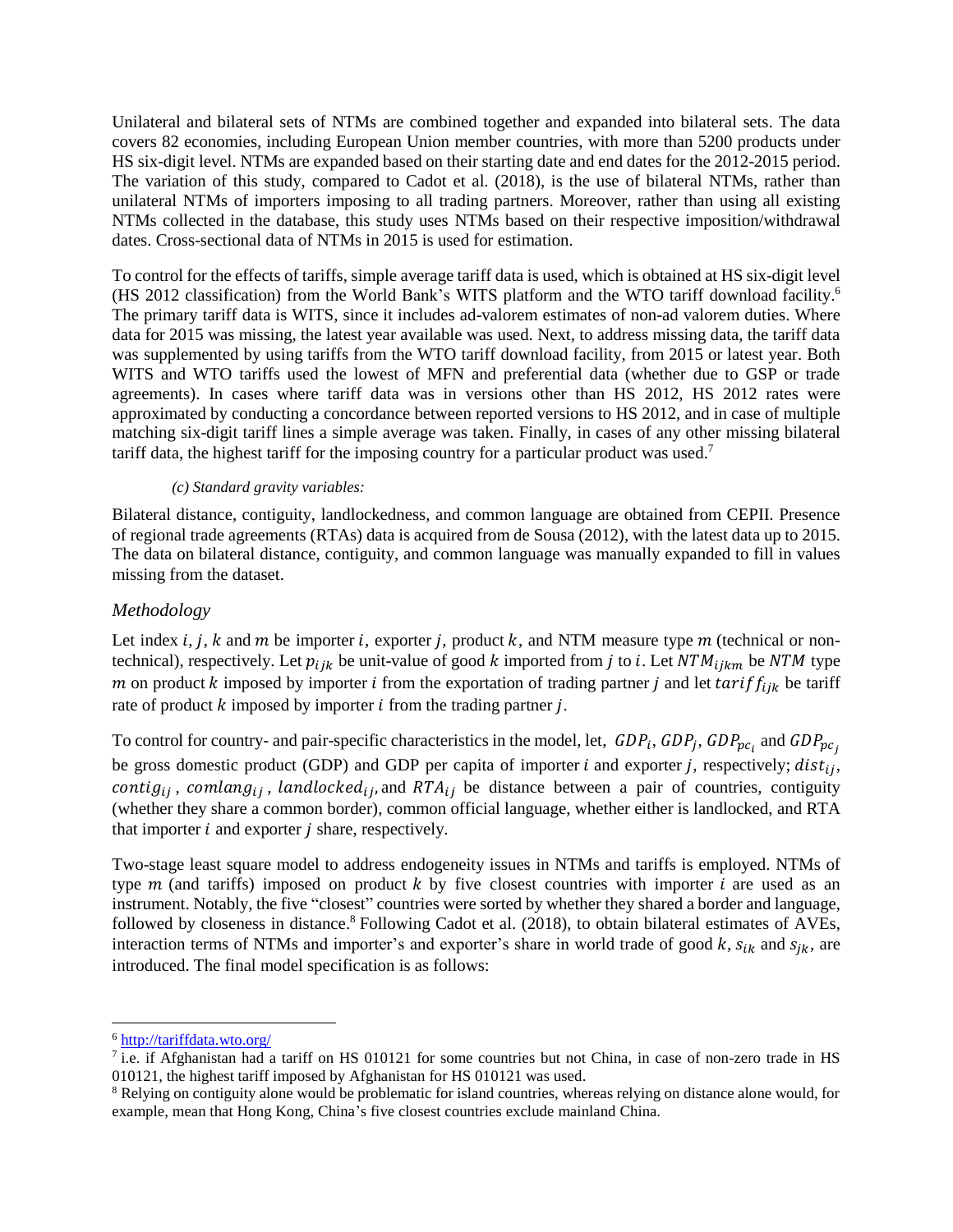$$
\ln p_{ijk} = \beta_0 + \beta_1 \delta_i + \beta_2 \delta_j + \beta_3 \theta_{ij}
$$
  
+ 
$$
\sum_m \beta_{4m} N T M_{ijkm}
$$
  
+ 
$$
\sum_m \beta_{5m} (s_{ik} \times N T M_{ijkm})
$$
  
+ 
$$
\sum_m \beta_{6m} (s_{jk} \times N T M_{ijkm}) + \beta_7 \text{tarif } f_{ijk} + \beta_8 (s_{ik} \times \text{tarif } f_{ijk}) + \beta_9 (s_{jk} \times \text{tarif } f_{ijk})
$$
  
+ 
$$
\varepsilon_{ijk}
$$

where

 $\delta$  is the vectors of country-specific characteristics (i.e. GDP and per capita GDP)  $\theta$  is the pair characteristics (i.e. distance, contiguity, landlocked status, common language and RTA)

Bilateral price-based marginal AVEs of NTMs is defined as:

$$
AVE_{ijkm} = \left(\exp\left(\beta_{4m} + (s_{ik} \times \beta_{5m}) + (s_{jk} \times \beta_{6m})\right) - 1\right) \times 100
$$

Effects of the bilateral stock of NTMs was estimated by multiplying the marginal effects of coefficients and interaction terms by the bilateral stock of NTMs of type  $m$  for product  $j$ , i.e.

$$
AVE_{ijkm} = \left(\exp\left(\left(\beta_{4m} + (s_{ik} \times \beta_{5m}) + (s_{jk} \times \beta_{6m})\right) \times NTM_{ijkm}\right) - 1\right) \times 100
$$

As per Cadot and Gourdon (2015), exponential transformation in AVE calculation could lead to extremely large and uninterpretable AVEs. To address this issue, this study applies hyperbolic tangent function to limit upper bound of AVEs to 100%, as well as to retain any AVE estimates whose values are between 0% and 100% minimally changed:

$$
AVE_{ijkm} = (\tanh\left(\exp\left(\left(\beta_{4m} + (s_{ik} \times \beta_{5m}) + (s_{jk} \times \beta_{6m})\right) \times NTM_{ijkm}\right) - 1\right)) \times 100
$$

Finally, as per UNCTAD and the World Bank (2018), negative AVEs are replaced with zeros as the estimation does not account for positive effect of NTMs on trade. The model is estimated for each product at HS 6-digit level, i.e. more than 5000 regressions are performed. As a result, the model does not allow for product-specific fixed effects. All jointly (insignificant) coefficients with p-value above 0.1 are set as zero in AVEs calculation.

#### *Results*

l

To use estimated AVEs in the GTAP framework, AVEs were aggregate according to GTAP sectors and regions. Using concordance tables<sup>9</sup> HS six-digit digit product codes and respective AVEs were matched with GTAP sectors, and individual economies were matched with GTAP regions. When averaging across sectors or regions, bilateral imports for each product were used as weights. Notably, as described above, jointly statistically insignificant AVEs at 10% level were assumed to be zero. Furthermore, as not all economies for which import data existed were used in estimation of AVEs (due to the lack of available NTM data). Import shares of bilateral imports used in estimation of the total bilateral imports for each sector was calculated - in cases where the share of data used in estimation was less than 30% of total bilateral imports for that particular sector, AVEs were assumed to be not representative of the bilateral imports for those sectors and removed from subsequent analysis. Notably, the trade-weighted average AVEs of NTMs

<sup>9</sup> <https://unstats.un.org/unsd/trade/classifications/correspondence-tables.asp>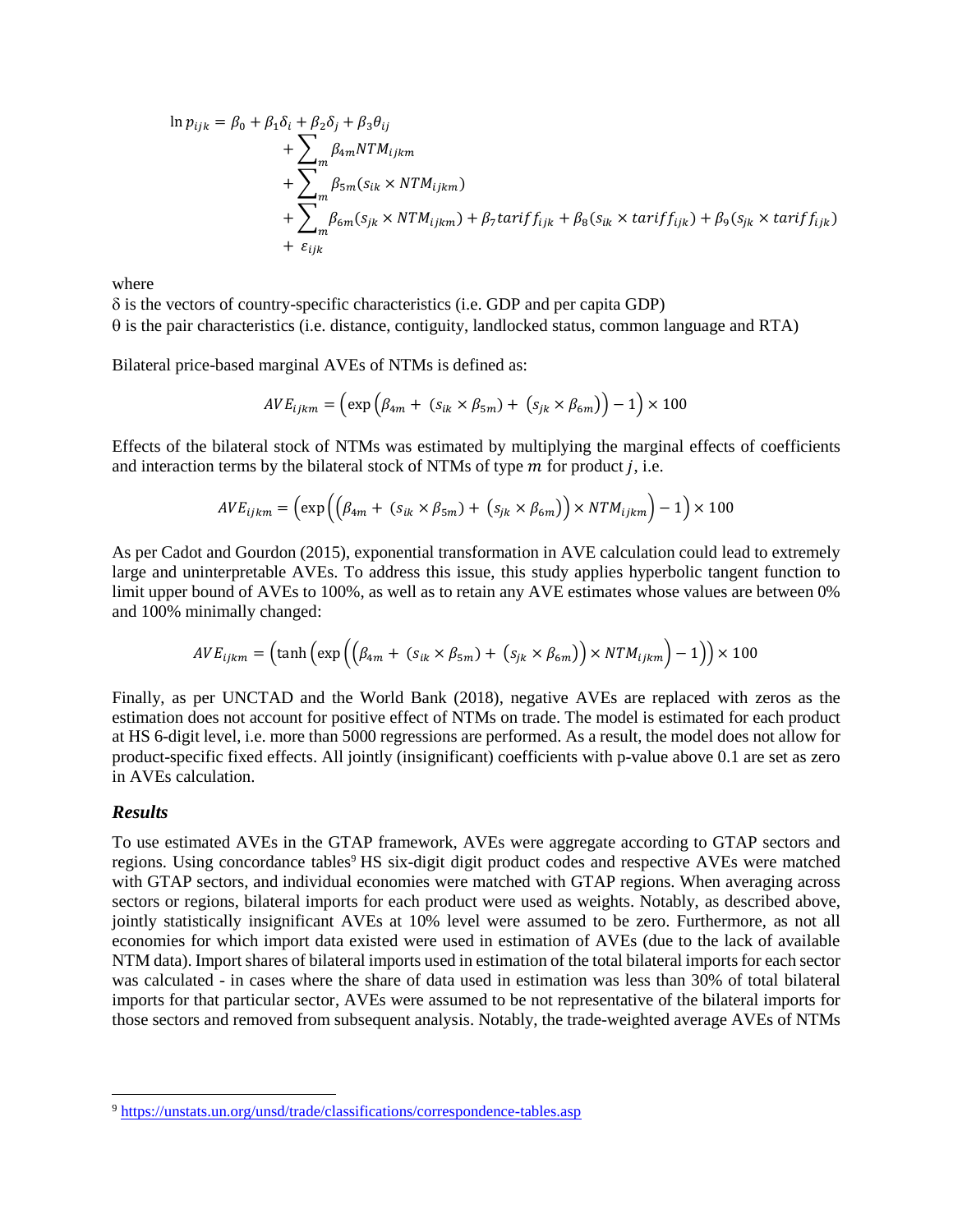across all products and regions was approximately 12%, or just under four times the average trade-weighted tariff of 3.2%

Next, aggregation was carried out across all products, to see which sectors are most affected by NTMs (see figure 1). In line with previous literature (e.g. Cadot, 2015, Nicita et al 2009), technical measures have higher AVEs in most sectors (although notably non-technical measures in beverages and tobacco are higher). Most heavily affected sectors are prepared foods and motor vehicles and parts. In terms of imposing regions (figure 2), within Asia-Pacific, Brunei Darussalam is calculated to have the highest AVEs of NTMs, though this seems to be driven by non-technical measures. In terms of technical measures, China and the Russian Federation have the highest AVEs within the region of more than 10% across sectors.



#### **Figure 1. Average ad valorem tariff equivalents of NTMs, by sector**

■ Technical measures Non-technical measures

*Source:* authors' calculations





*Source:* authors' calculations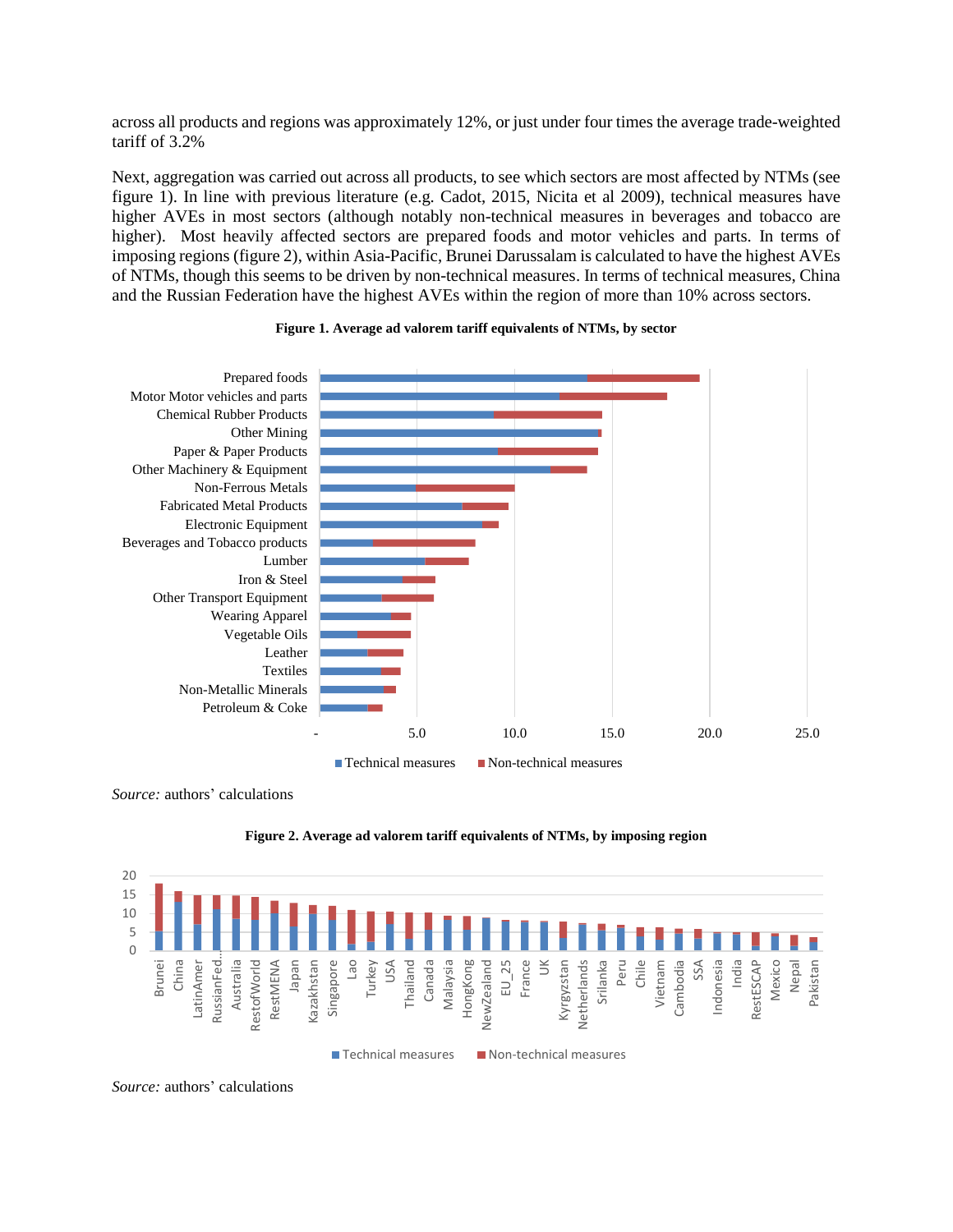# **NTM Studies using CGE**

Several CGE studies have employed different methods to capture Non Tariff Measures in trade. In this review, we summarize some of them. Broadly, there have been two different strands of literature on this:

- 1. Gravity-based estimation of NTMs across sectors and countries
- 2. Structural CGE-centric approaches to understand the features of specific NTMs

Gravity-based estimation methods have mostly followed Kee, Nicita and Ollearaga (2009). They estimate ad valorem equivalent of trade restrictiveness as a whole based on the gravity equation. These are then used as the base NTM data in the CGE model and data, and shocked for their changes as if they were tariffs. However, the limitation of treating them as tariffs is that they would be assigned revenue changes that are not practical. Therefore, to avoid this issue, several CGE papers have employed a non-tariff barrier variable; for example, in GTAP, the variable named 'ams' captures the effect of an unknown policy on prices, without any revenue implication – this is technically labeled as import-augmented technological change. Shocking it results in reduced or increased sourcing of imports from a particular exporter vis-à-vis the others. Several studies have used this approach for studying agreements such as TPP (Petri and Plummer, 2012, finding a 0.8% rise in GDP due to NTM decreases corresponding to the initial agreement before the US withdrawal), TTIP (Egger et al, 2015, which shows a change in GDP of 0.3-1% due to NTM reductions), other EU FTAs (Francois et al 2012, also suggesting less than a 1% rise in GDP due to reduced NTMs), etc. Literature on time as a barrier to trade has focused specifically on the time sensitivity of trade flows that may be part of trade barriers particularly related to procedures, rules, infrastructure etc; however, these may not be explicitly related to policy-based NTMs. There have been some further improvements in this method, such as the gravity redux method (Novy, 2013), which can determine the trade costs based on the information on Armington elasticities of substitution between domestic and imports, trade and domestic consumption, by understanding the behavior of countries to source from different countries relative to domestic demand. This study finds that the trade costs fell by 40% between 1970 and 2000 - this also corresponds to a period wherein the global trade increased manifold, indicating that the long run effects of NTM reduction can be pretty high. This has been used in studies such as Narayanan et al (2017) and APTIR 2017; these have shown an increase in GDP of ranging from 0.1% to 1.4% across the world, as a result of reduced NTMs.

The second strand of literature concerns structural methods of handling NTMs. Narayanan et al (2016) conducted an analysis of Intellectual Property regulations and environmental/labor standards in TPP, based on the structural increases in capital and labor costs that may happen due to compliance to these standards, coupled with the increased access to markets in the developed countries due to improved standards. This study found quite heterogenous responses in terms of GDP, for each of these specific standards and NTMs, varying between 2% reduction in GDP and 2% rise in GDP, in these countries. Similarly, Narayanan (2018) employed a rigorous micro-level sector-focused analysis of costs of effluent treatment in textile industry to come up with the trade costs of environmental standards in that sector, for India.

Narayanan et al (2017) followed a similar method focusing on child labor bans that may act as labor standards. This was done by developing a comprehensive dataset on child labor split from unskilled labor, and then using their productivity-wage differentials from adults from several ILO studies and reports. This paper also leveraged the Willingness to Pay method developed by Walmsley and Minor (2015), incorporating changes in consumers' willingness to pay or preference parameters, to capture the changed preference for one exporter over the other. This study suggests a reduction in GDP in varying degrees across the world as a result of banning child labor in exports, which amounts to an increase in NTMs.

Walmsley and Strutt (2018) provide a new methodology for adjusting the exporters' production costs directly. This paper also concludes that the choice of method for NTMs has a bearing on the results; while the Willingness to Pay method behaves similar to the tariff shock method, the exporters' production costs method is similar to the 'ams' method, in the short run; however, the dynamic long run effects are very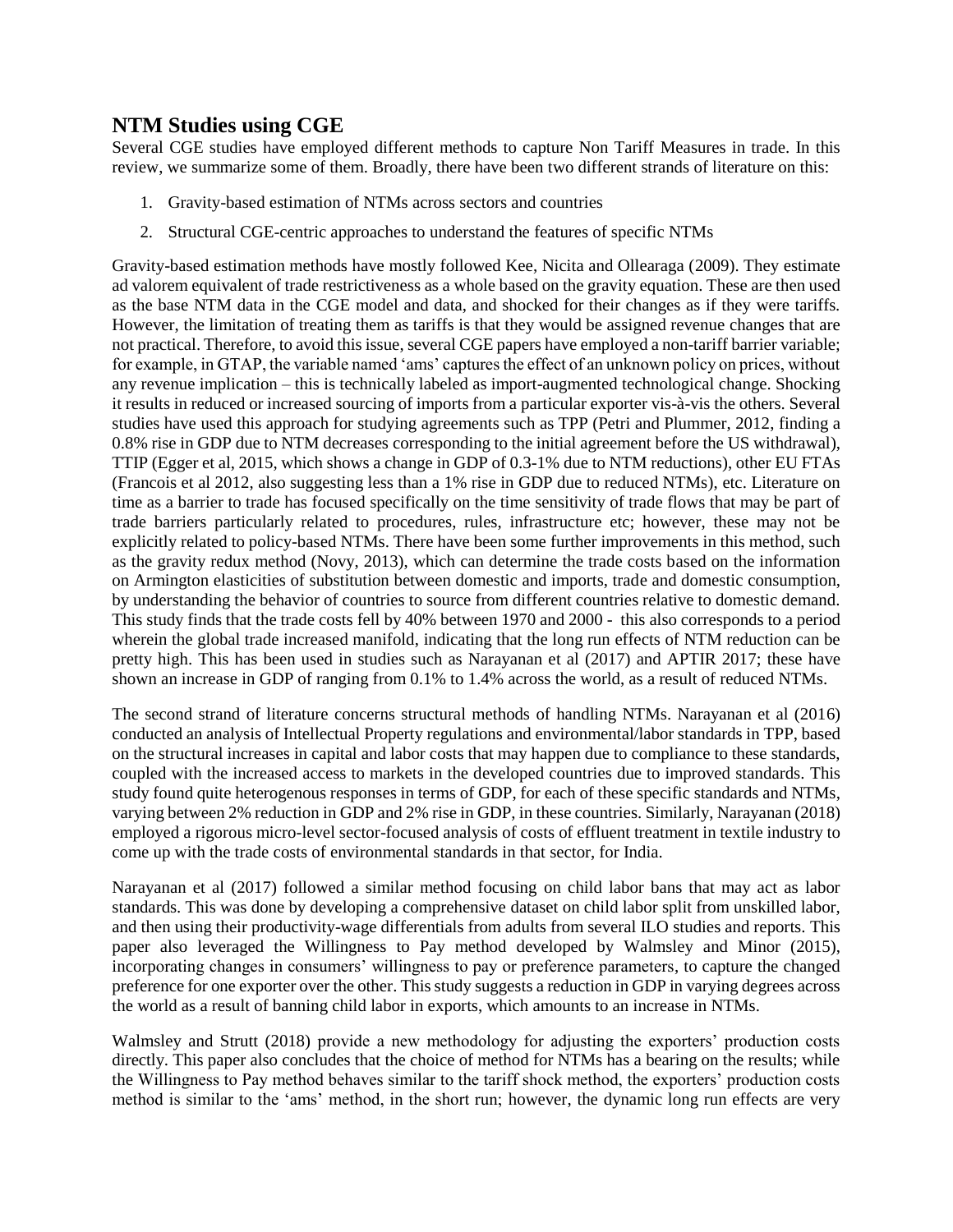different across methods. Using this method, Strutt et al (2018) applied to Comprehensive and Progressive TPP agreement, yields 0.2% increase in GDP as a result of NTM reductions.

Rules of Origin (ROO) effects, including the costs of utilising preferences, are now routinely incorporated in CGE modelling studies, but the translation of specific formulations of these rules into quantifiable impacts on trade is still largely a matter of 'guesstimation'. The effect on tradability of inputs due to ROO regionalisation escapes workable treatment. However, there have been some structural approaches on this proposed by some studies such as Narayanan and Mahate (2014), which employs a rich dataset on reexports from Dubai to understand the substitution between domestic use and re-exports, from the imports coming into the economy. Mimouni et al (2015) as well as Norberg et al (2018) have employed rich datasets on utilization of preferences to capture the tariff equivalent of barriers due to lack of compliance needed for utilizing preferences, resulting in quite small increase in GDP – about 0.1%. In other words, these methods require novel and rich datasets for rigorous analysis.

To reflect modern trade theory and to capture the effect of competition aspects of trade agreements, a rapidly growing number of models introduce firm-level heterogeneity and introduce ways to capture the procompetitive effect of firm entry into trade. However, capturing the role of quality in affecting substitutability of imports across alternative sources is at an early stage of development (Akgul et al 2016).

In short, the first strand of literature provides a generic way to model the NTMs in a CGE framework, while the second strand provides specific ways to model different types of NTMs, as well as more rigorous methodologies to represent them. While it appears that the second strand is a clear winner in terms of the chosen methodology to model NTMs, it also requires a lot of information to be able to used effectively. The first strand is easier in terms of computation, since the datasets on NTM are either readily available (Kee et al 2009) or easy to compute on our own (Novy 2013). Since none of the methods have been validated to be more accurate than others, we might consider going with the first strand for any fresh analysis of NTMs.

Botero et al (2018) finds about 1.5% increase in GDP, due to reduction in NTMs by Colombia, using a single country CGE model, incorporating monopolistic competition and an NTM method that is similar to the 'ams' approach in GTAP. Using gravity model, Kareem (2012) finds evidence for increased trade as a result of reduced NTMs in the context of EU-Africa trade. In the context of Syria, Chemigui and Dessus (2004) estimates the positive effects of reducing NTMs on GDP as between 0.4-4.8%, using a gravity model. Dihel and Walkenhorst (2002) also presents evidence for increased GDP as a result of reduced NTMs, using a gravity model, for the EU.

## *Scenarios, methodology & results*

## *The model*

This study uses an augmented version of the standard Global Trade Analysis Project (GTAP) model and database (Hertel, 2017), which features sectoral and country level details for Asia and the Pacific. The database is updated to 2017, using World Bank macroeconomic data and the GTAP Adjust tool (Horridge, 2011) – see annex table B1 for the 2017 baseline values. Furthermore, a number of changes in the model are made to capture the importance of some variables related to sustainable development, discussed below.

First, although a full-fledged energy-environment model like GTAP-E (McDougall and Golub, 2010) is not employed, the model used in this analysis draws inspiration from it to compute region-specific CO2 emissions that are linked with various economic activities. Second, the differential between the growth rates of unskilled and skilled labour is used to account for inequality. Finally, the strong alternative assumptions of full employment or sticky real wages are relaxed by introducing a 45-degree labour supply elasticity curve that ensures both labour supply (employment) and real wages are endogenous in the model. This is exactly midway between the horizontal and vertical labour supply curves that are implicitly assumed in the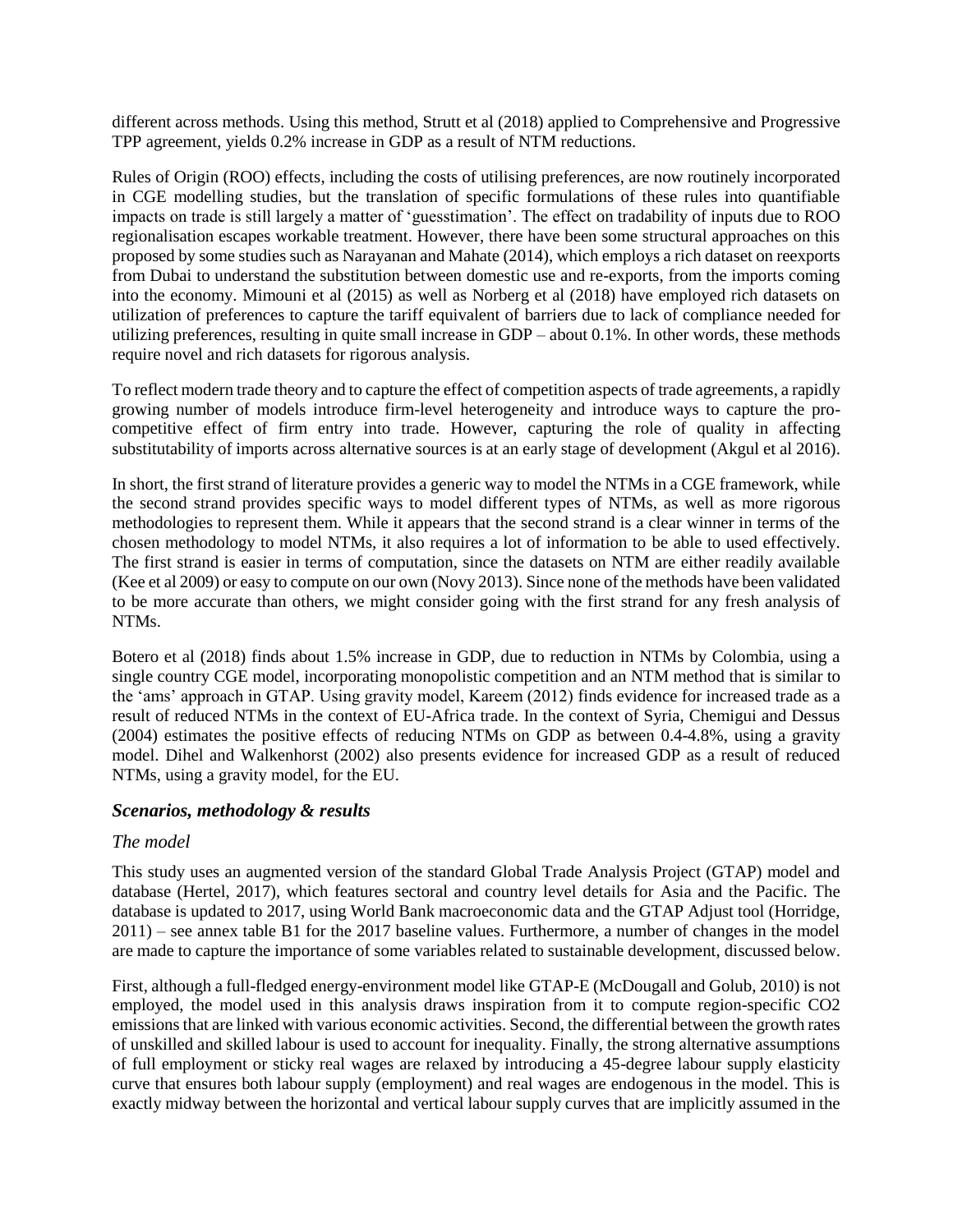standard GTAP model. This is consistent with the Monash model, and is supported by econometric literature on labour supply elasticities.

The economic impacts of the policy changes are captured through: (a) changes in gross domestic product (GDP) and trade levels; (b) the social impact through changes in levels of inequality and employment; and (c) the environmental impact through changes in  $CO<sub>2</sub>$  emissions. Trade balance is assumed to be endogenous, as are all prices and quantities, except capital, land and natural resources, which are all fixed and exogenous. Exogenous technological change variables are not shocked.

## *Application*

To estimate the costs associated with technical NTMs, the following shocks were introduced:

- 1. Power of AVE (1+ave/100): let's call it AVE
- 2. Target Power (assuming removal of all NTBs:  $1+0/100 = 1$ ) : let's call it TP
- 3. Shock to ams variable: {-(TP-AVE)\*100/AVE}.

The result suggests that removal of all technical NTMs could boost the global GDP by as 2%. NTMs, however, do serve important public policy objectives (such as safeguarding health and environment), and outright removal is not recommended. The estimated 2% of GDP, however, can act as a cost estimate of achieving those public policy objectives through NTMs. To lower costs associated with NTMs through policy, NTM regime harmonization is one approach [simulation forthcoming]

# **Conclusion and way forward**

This study estimated the AVEs of NTMs using a price-based approach. One of the main advantages of using a price-based approach is that import demand elasticities are not needed and estimates are derived directly from coefficients of the model. Result of estimates show high AVEs in manufacturing sector. While the method of incorporating NTMs into the GTAP model used in this study is relatively simple, crucially any method still relies on defensible estimates of AVEs at bilateral and sector-specific level for detailed analysis. As such, this study puts forwards disaggregated estimates of AVEs together with replicable methodology that can be extended/altered according to individual needs of policy analysis using GTAP.

# **References**

- Botero, J., Garcia, J., & Correa Giraldo, M. (2018). The Cost of Tariff and Non-tariff Protection in Colombia. A Computable General Equilibrium Exercise. (In Perrfetti and Botero, Ed, 2018; Presented at the 21st Annual Conference on Global Economic Analysis, Cartagena, Colombia). Purdue University, West Lafayette, IN: Global Trade Analysis Project (GTAP). Retrieved from https://www.gtap.agecon.purdue.edu/resources/res\_display.asp?RecordID=5580
- Cadot, O., Gourdon, J., and Van Tongeren, F. (2018), "*Estimating Ad Valorem Equivalents of Non-Tariff Measures: Combining Price-Based and Quantity-based Approaches*", OECD Trade Policy Papers No. 215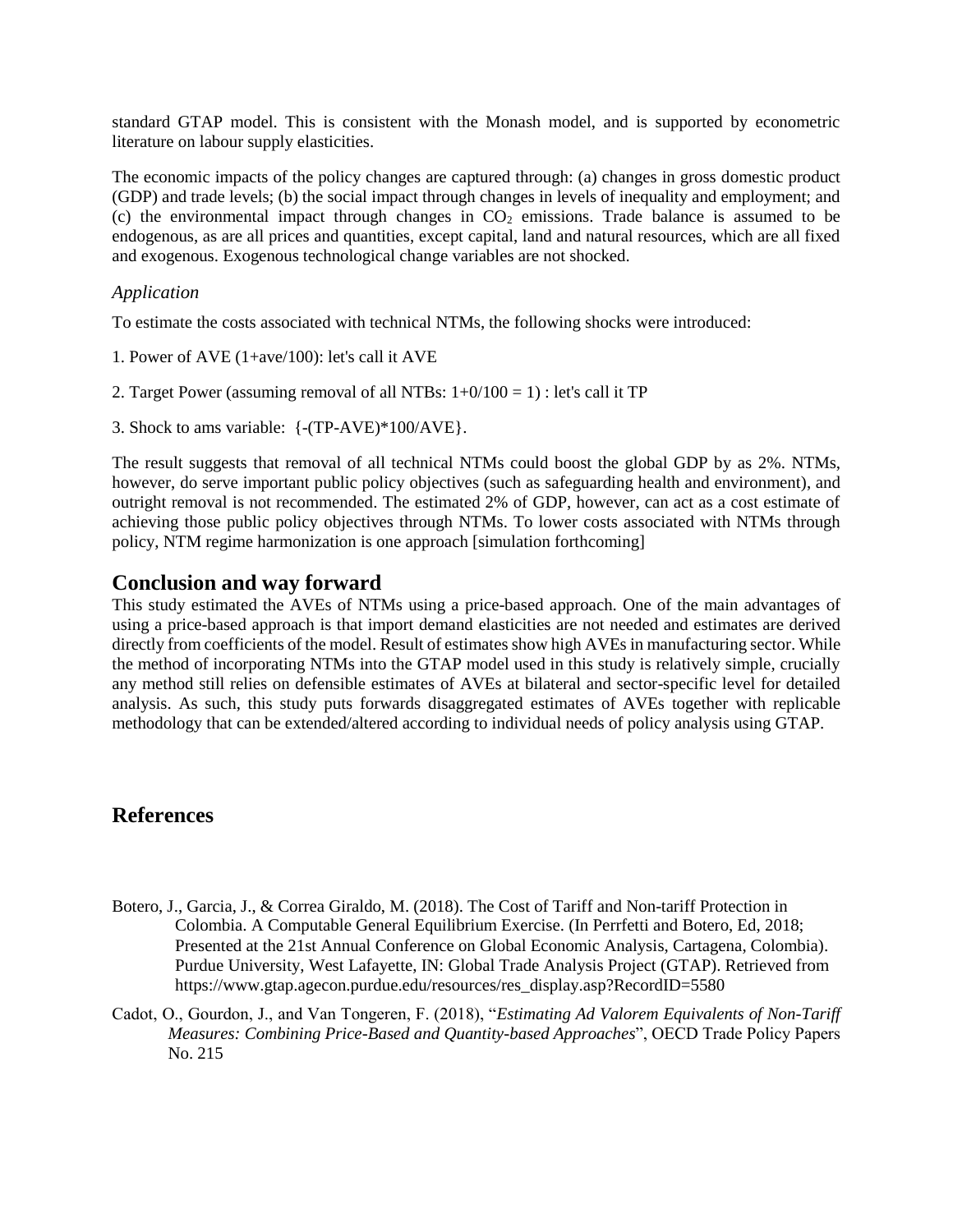- Cadot, O., and Gourdon, J. (2015), "*NTMs, Preferential Trade Agreements and Prices: New Evidence*", CEPII Working Paper No. 2015-01-February
- Cadot, O., Asprilla, A., Gourdon, J., Knebel, c., and Peters, R. (2015), "*Deep Integration and Non-Tariff Measures: A Methodology for Data Analysis*", Policy Issues in International Trade and Commodities, Research Study Series No. 69, United Nations.
- Chemingui, M., & Dessus, S. (2004). Assessing Non-Tariff Barriers in Syria (Presented at the 7th Annual Conference on Global Economic Analysis, Washington DC, USA). Purdue University, West Lafayette, IN: Global Trade Analysis Project (GTAP). Retrieved from https://www.gtap.agecon.purdue.edu/resources/res\_display.asp?RecordID=1442
- Peter Egger, Joseph Francois, Miriam Manchin, Douglas Nelson; Non-tariff barriers, integration and the transatlantic economy, *Economic Policy*, Volume 30, Issue 83, 1 July 2015, Pages 539– 584, <https://doi.org/10.1093/epolic/eiv008>
- Dihel, N., & Walkenhorst, P. (2002). European Union trade and non-tariff measures (Presented at the 5th Annual Conference on Global Economic Analysis, Taipei, Taiwan). Purdue University, West Lafayette, IN: Global Trade Analysis Project (GTAP). Retrieved from https://www.gtap.agecon.purdue.edu/resources/res\_display.asp?RecordID=1075
- de Sousa, J. (2012), *"The currency union effect on trade is decreasing over time",* Economics Letters, 117(3), 917-920.
- Francois, Joseph., Badri Narayanan, Hanna Norberg, Guido Porto and Terrie Walmsley (2012). Assessing the Economic Impact of the Trade Agreement Between the European Union and Signatory Countries of the Andean Community (Columbia and Peru). Project Report published by the Directorate General of Trade, European Commission under Framework Contract TRADE10/A2/A16 and Centre for Economic Policy Research, London, July.
- Hertel, Thomas, ed. (1997). *Global Trade Analysis: Modeling and Applications*. Cambridge: Cambridge University Press.
- Horridge, M. (2011). GTAPAdjust—a programme to balance or adjust a GTAP database. Melbourne: Centre of Policy Studies, Monash University.
- H Looi Kee, A Nicita, M Olarreaga (2009). [Estimating trade restrictiveness indices](https://scholar.google.com/scholar?oi=bibs&cluster=14941849352586742106&btnI=1&hl=en) The Economic Journal.
- Kee, H. L., and Nicita, A. (2016), *"Trade Fraud, Trade Elasticities and Non-Tariff Measures"*, mimeo, the World Bank/UNCTAD
- Kareem, O. (2012). Non Tariff Barriers and Exports: An Impact Analysis from Africa EU and Africa – USA Trade Relations (Presented at the 15th Annual Conference on Global Economic Analysis, Geneva, Switzerland). Purdue University, West Lafayette, IN: Global Trade Analysis Project (GTAP). Retrieved from [https://www.gtap.agecon.purdue.edu/resources/res\\_display.asp?RecordID=3847](https://www.gtap.agecon.purdue.edu/resources/res_display.asp?RecordID=3847)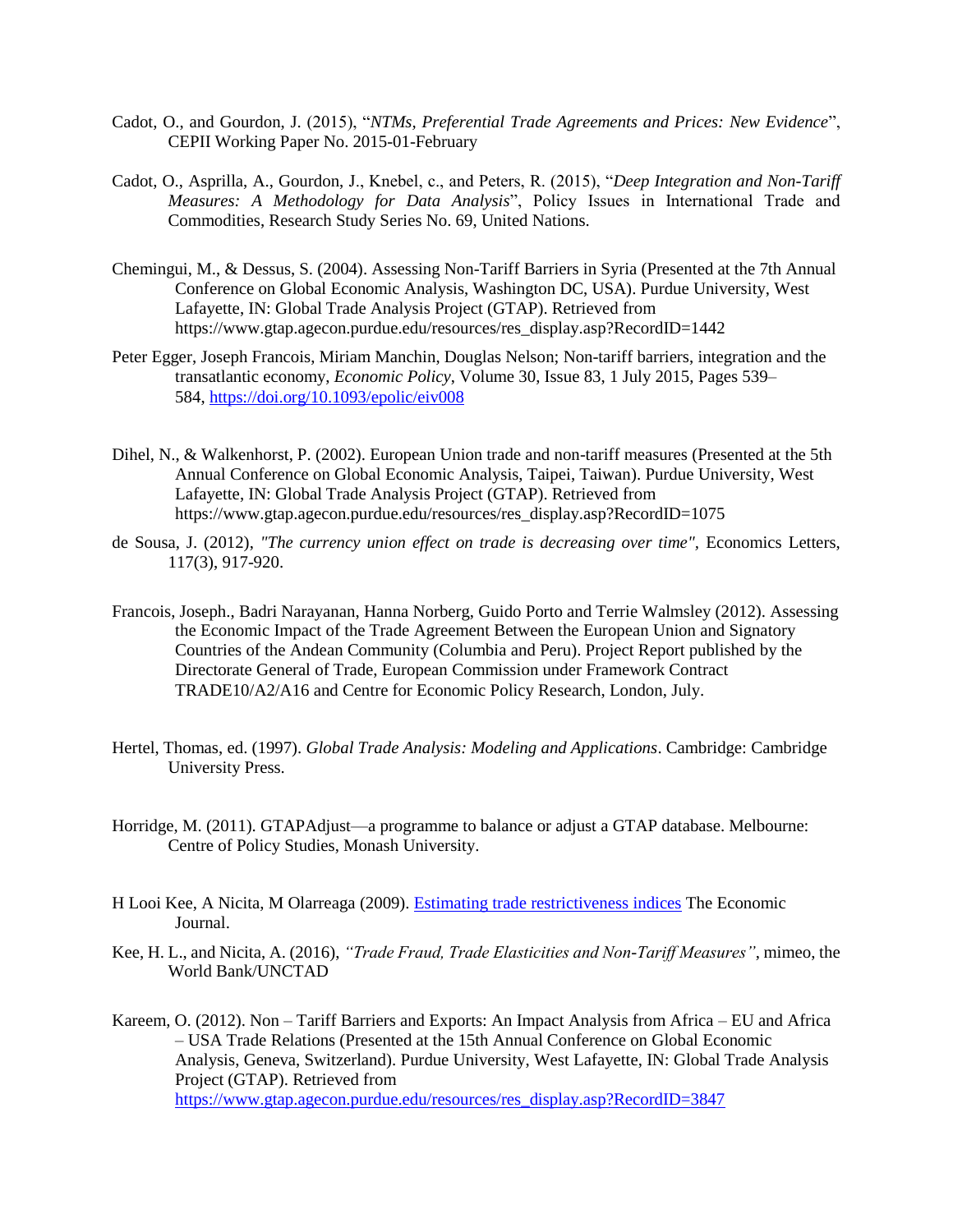- McDougall, R., and A. Golub (2007). GTAP-E 6-pre2. Global Trade Analysis Project (GTAP). West Lafayette, I.N.: Purdue University. Retrieved from [https://www.gtap.agecon.purdue.edu/resources/res\\_display.asp?RecordID=2957](https://www.gtap.agecon.purdue.edu/resources/res_display.asp?RecordID=2957)
- Mondher Mimouni, Xavier Pichot and Badri narayanan (2014) Utilization of Preferential Tariffs. 17th Annual Conference on Global Economic Analysis, Dakar, Senegal, June 2014.
- Narayanan, G. Badri and Singh, Harsha Vardhana and Ciuriak, Dan. (2016) Quantifying Trans-Pacific Partnership and Transatlantic Trade and Investment Partnership Spillovers on India. Chapter 4 in Ed. Harsha Vardhana Singh TPP and India: Implications of Mega-regionals for Developing Economies New Delhi: Wisdom Tree, 2016. Pp 133-197.
- Narayanan, Badri G., Yann Duval, Alexey Kravchenko and Deepika Wadhwa (2017). Sustainable development impact of trade and investment liberalization in Asia and the Paci\_c. ArtNET Working Paper No: 173 United Nations Economic and Social Commission for the Asia Pacific, Bangkok (also published in a summarized form in chapter 6 of Asia Pacific Trade and Investment Report 2017).
- Badri Narayanan G. (2018). Exploring Linkages between Pollution Abatement and Trade in Indian Textile Industry, In Ed. K S Kavi Kumar, A Study of India's Textile Exports and Environmental Regulations, Springer Publishers, Singapore.
- Norberg, Hanna, C McDaniel and Badri Narayanan (2018). The Impact of Blockchain on Trade and Sustainable Development, World Trade Forum, Florence Italy, September 2018.
- Novy, D (2013). Gravity Redux: Measuring International Trade Costs with Panel Data. Economic Inquiry 51(1):101-121.
- Strutt, A., Knebel, C., Peters, R., & Walmsley, T. (2018). Modelling the Harmonizing of Non-Tariff Measures: An application to Goods Trade in the Trans-Pacific Partnership Region (Presented at the 21st Annual Conference on Global Economic Analysis, Cartagena, Colombia). Purdue University, West Lafayette, IN: Global Trade Analysis Project (GTAP). Retrieved from [https://www.gtap.agecon.purdue.edu/resources/res\\_display.asp?RecordID=5561](https://www.gtap.agecon.purdue.edu/resources/res_display.asp?RecordID=5561)
- UNCTAD (2017), "*TRAINS NTMs: The Global Database on Non-Tariff Measures"*, online available at: <http://trains.unctad.org/Forms/Analysis.aspx>
- UNCTAD (2018), *"UNCTAD TRAINS: The Global Database on Non-Tariff Measures User Guide (2017, Version 2)"*, United Nations.
- UNCTAD and the World Bank (2018), *"The unseen impact of Non-Tariff Measures: Insights from a New Database"*, United Nations and the World Bank.